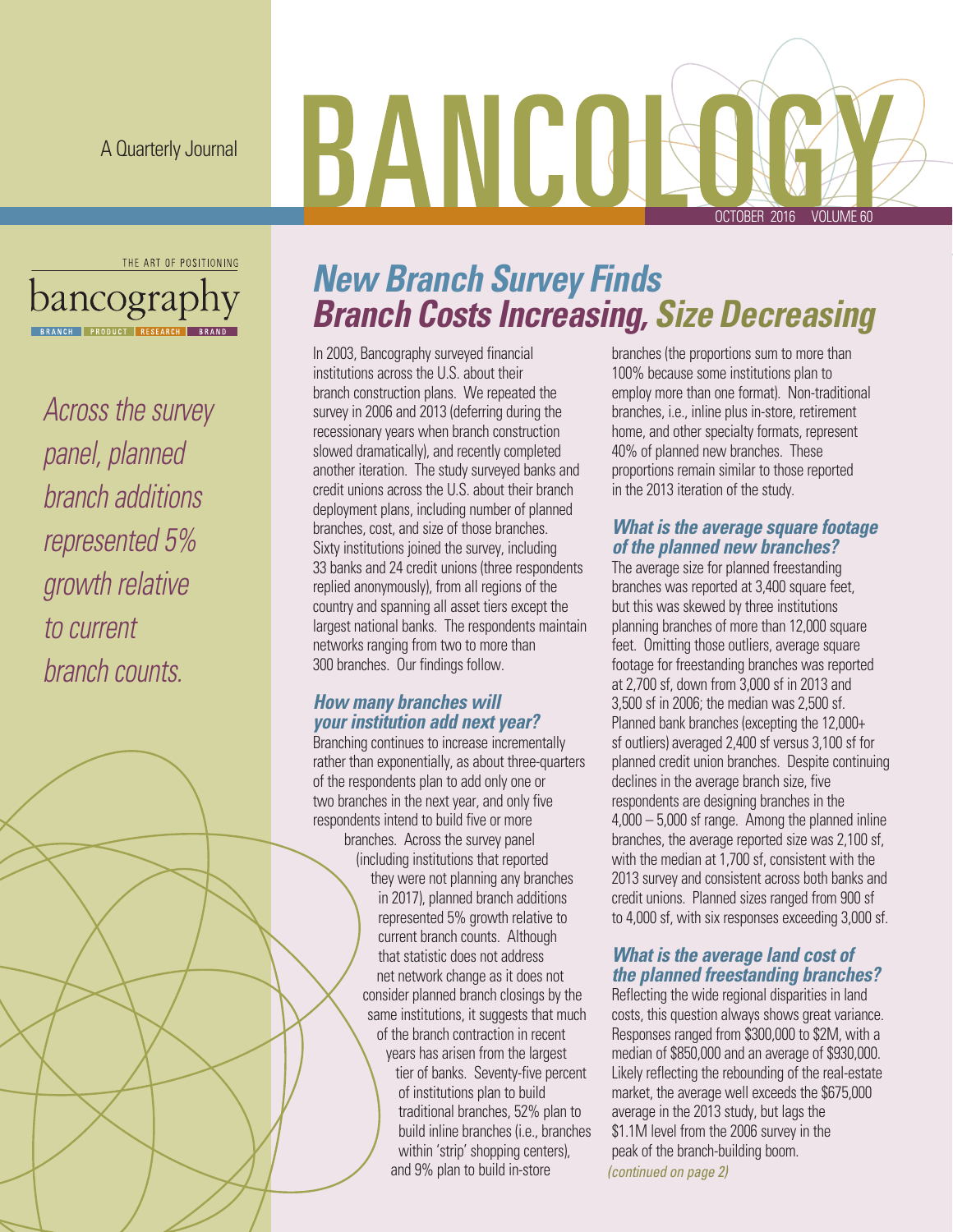*2*



*New Branch Survey Finds Branch Costs Increasing, Size Decreasing (continued from page 1)*

#### *What is the average construction cost of the planned branches (including building, furniture and equipment, i.e., everything but land?)*

Reported freestanding branch costs ranged from \$500,000 to \$3M (with one response at \$4.5M for a larger facility) and averaged \$1.5M, up slightly from the \$1.3M and \$1.4M of the 2013 and 2006 surveys. However, recall that average square footage declined to 2,700. Accordingly, average cost per square foot increased to \$570 from \$440 in 2013; with a median of \$530. Costs ranged from \$200/sf to six responses at more than \$800/sf.

For inline branches, reported costs ranged from \$200,000 to six responses at more than \$1.2M, with an average of \$700,000 (up from \$530,000 in 2013) and a median of \$650,000. Cost per square foot ranged from \$120 to six responses at more than \$600, and averaged \$360 (median \$290), up from \$275 in the 2013 survey.

#### *What are the planned initial staff levels for new branches?*

For freestanding branches, respondents reported an average starting staff of 6.1 full-time equivalent employees (FTEs), with two-thirds of responses falling in the  $5 - 8$  FTE range. For inline branches, respondents reported an average starting staff of 4.8 FTEs, with two-thirds of responses falling in the  $3 - 5$  FTE range.

### Image-enabled ATMs bled ATMS TCRS Tradition<br>Universal-agent model Traditional teller line her line explorite firm tops to the TCDS Wey SDBS Single key SDBs 80% 71% 62% 31% 29% 13% 13% 4%

#### *The survey also addressed various equipment and configuration elements:*

- **Image-enabled ATMs** are becoming standard equipment, with 80% of respondents planning to use the technology in most or all new branches, compared to 68% in the 2013 survey.
- **Teller cash recyclers** (TCRs) are also becoming standard: 71% plan TCRs in most or all new branches; and only 13% have no plans to use TCRs. TCRs appear to have supplanted teller cash dispensers, as only 27% of respondents plan to use TCDs in any of their new branches.
- Only 36% of respondents plan to install **safe deposit boxes** at any new branches, with 13% planning boxes for all branches and another 23% planning to install boxes in some new branches. Traditional dual-key vaults remain twice as common as single key, self-service vaults.
- **Video remote tellers** are also gaining acceptance. Twenty-two percent of the surveyed institutions will use video remote tellers at all new branches, twice the level reported in the 2013 study; and 24% will use the technology at some new branches; but 46% have no plans for video tellers (compared to 57% in 2016).
- The **universal-agent model** is under consideration at many institutions: 49% of respondents plan integrated teller-CSR (universal agent) workstations in all new branches, up from 42% in 2013; and only 22% plan to install traditional teller lines in all new branches, down from 30% in 2013. The remaining institutions (21% of respondents) plan a mix of operating models.
- Thirty-six percent of respondents plan to outsource at least some proportion of **branch construction projects** to design/build firms, turnkey providers that manage all aspects of the construction process. Twenty percent will utilize design/build firms for all branch projects, 64% will hire and manage their architects and general contractors internally, and 16% plan a mix of construction management methods.

### *% Respondents who will use these elements at most or all new branches*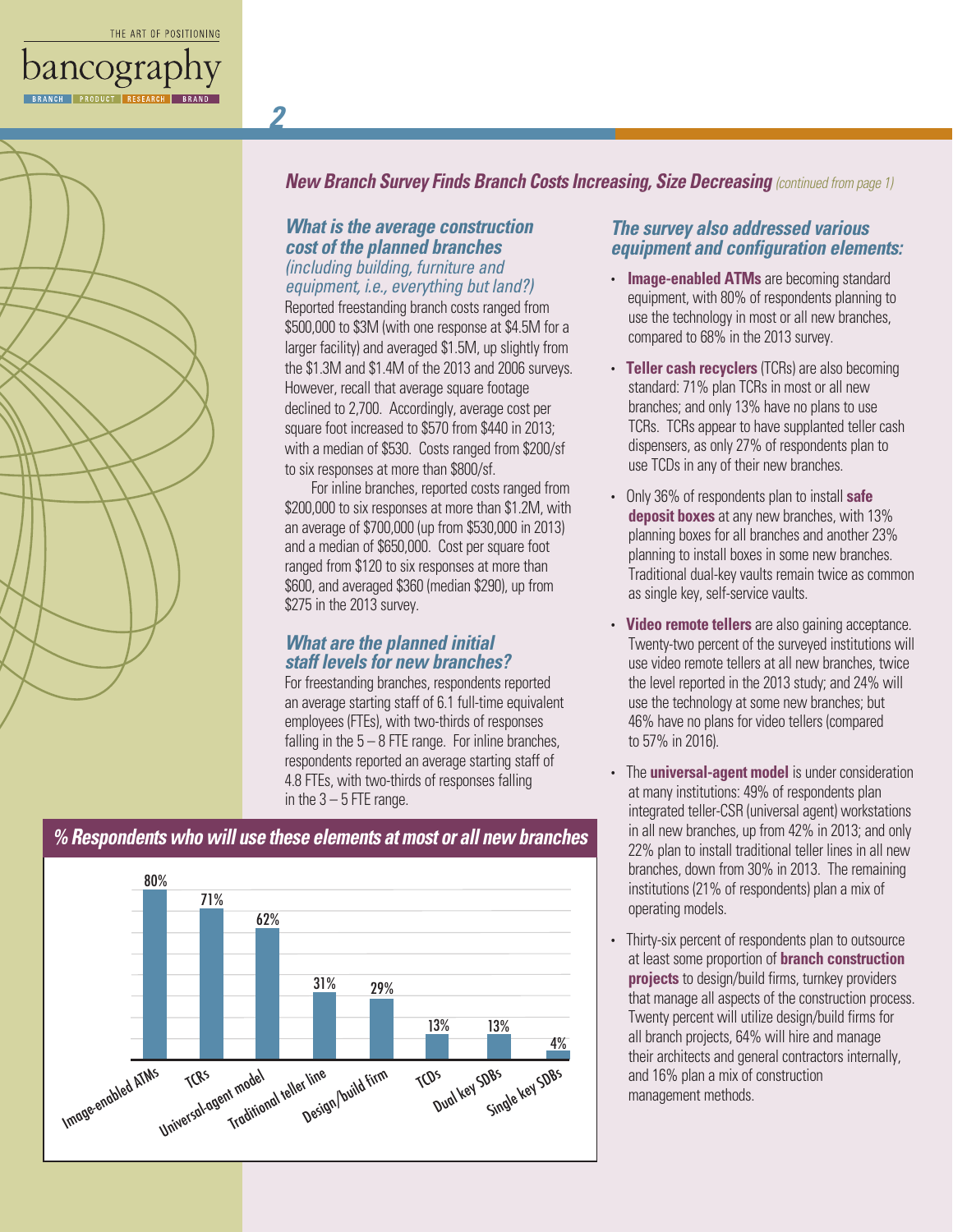### *Facing the Long Arriving, Finally Imminent, Inevitable Rate Rise*

As the financial crisis of 2007 forced the economy into recession, the Federal Reserve Board began to ratchet interest rates downward, pushing the federal funds and discount rates to historic lows in late 2008. In the eight years since, those key rates have remained near zero, with the Fed repeatedly asserting that it would not enact significant rate increases without evidence of persistent, sustained economic health.

Most economic indicators reached their nadir in late 2009 or early 2010, and since then the economy has shown steady, albeit slow, improvement. A raft of economic indicators have demonstrated sustained, durable growth to reach or surpass pre-recession levels, almost certainly giving the Fed sufficient evidence to start nudging rates upward in 2017. Predicting the Federal Reserve Board's rate decisions is always challenging, but consider the following indicators of economic recovery that should likely provide sufficient evidence to warrant the long-deferred rate hikes.

In October 2016, the U.S. Bureau of Labor Statistics reported an 80th consecutive month of job growth, the longest such streak in U.S. history. As a result, the U.S. unemployment rate has been halved, falling from a peak of 10% in 2009 to less than 5% in the third quarter of 2016. Throughout the recovery, wage growth remained persistently sluggish, providing a counterargument to advocates of rate hikes.

However, several indicators suggest the improved employment job market has absorbed enough idled workers to finally put upward pressure on wages. The U.S. Census Bureau recently reported that median household wage income (i.e., income from wages only, and not from non-wage sources such as investments) increased by 5.2% in 2015, the largest year-overyear increase in that measure since the Bureau began tracking median income statistics in the 1960s. Corroborating that, the Federal Reserve Board of Atlanta has reported hourly wage growth in the 3.0% - 3.5% (annualized) range for the past four quarters (starting in August 2015), the fastest clip since the 2009 trough of the recession.

With the job market in recovery, consumers are feeling increasingly confident about their economic prospects, as evidenced by the Conference Board's Consumer Confidence Index, which in September reached its highest level since the recession. That confidence is manifested in tangible consumer investment and borrowing decisions. U.S. auto sales have maintained an annualized pace of near 18 million units throughout 2016, almost twice the level of the 2009 recessionary lows (U.S. Department of Commerce, Bureau of Economic Analysis); and both mortgage borrowing and home values have rebounded significantly over the past five years. Sharp increases in home owners' equity levels have fueled increased willingness of consumers to borrow, and of institutions to lend for home mortgages.

shown 'zero', consumers have focused on decision factors other than rate. But when rates inevitably creep upwards, rate-starved retirees on fixed incomes will start comparing offers on that dimension, and we may see funds rapidly move between institutions in response to premiumpricing offers. Understand though, the best indicator of brand strength lies in an institution's cost of funds: if someone chooses Bank A's money market account at 1.25% over Bank B's money market account at 1.50%, that choice is a confirmation of Bank A's brand strength. Why would a consumer sacrifice 25 basis points of yield to choose Bank A? It could be convenience,



In concert, the above factors indicate a rate hike as imminent and inevitable, and bankers must understand that planning for a rising-rate environment involves more than balance-sheet gymnastics. Keep in mind, the industry has remained mired in a near-zero rate environment for eight years, yielding the following stunning reality: a branch manager age 30 or younger (presuming the manager is a college graduate who entered the job market around age 22) has NEVER faced a positive rate environment. As such, many institutions will need to undertake specific training around the implications of this unfamiliar situation.

As rates rise, it will be imperative for financial institutions to build a metaphoric moat around their low-cost funds, their core checking and savings deposits. For as long as the column to the left of the decimal on the rate board has

service, image in the community, or some other factor – but that consumer choice would provide direct confirmation of the bank's superior brand proposition.

In a rising-rate environment, every institution will face a temptation to emphasize rate, but that can erode any gains in the net interest margin that the rate increase would provide on the asset side of the balance sheet. Thus, at a time in which many competitors will follow a natural inclination to promote rate, it may be beneficial for some institutions to tout longer term, persistent advantages in breadth of locations, quality of service, hours of operation, or other non-price factors. But keep in mind, young managers will have little experience in negotiating the tradeoffs between rate and other non-price factors, in perceiving what each customer's price tolerance is in terms of how much *(continued on page 4)*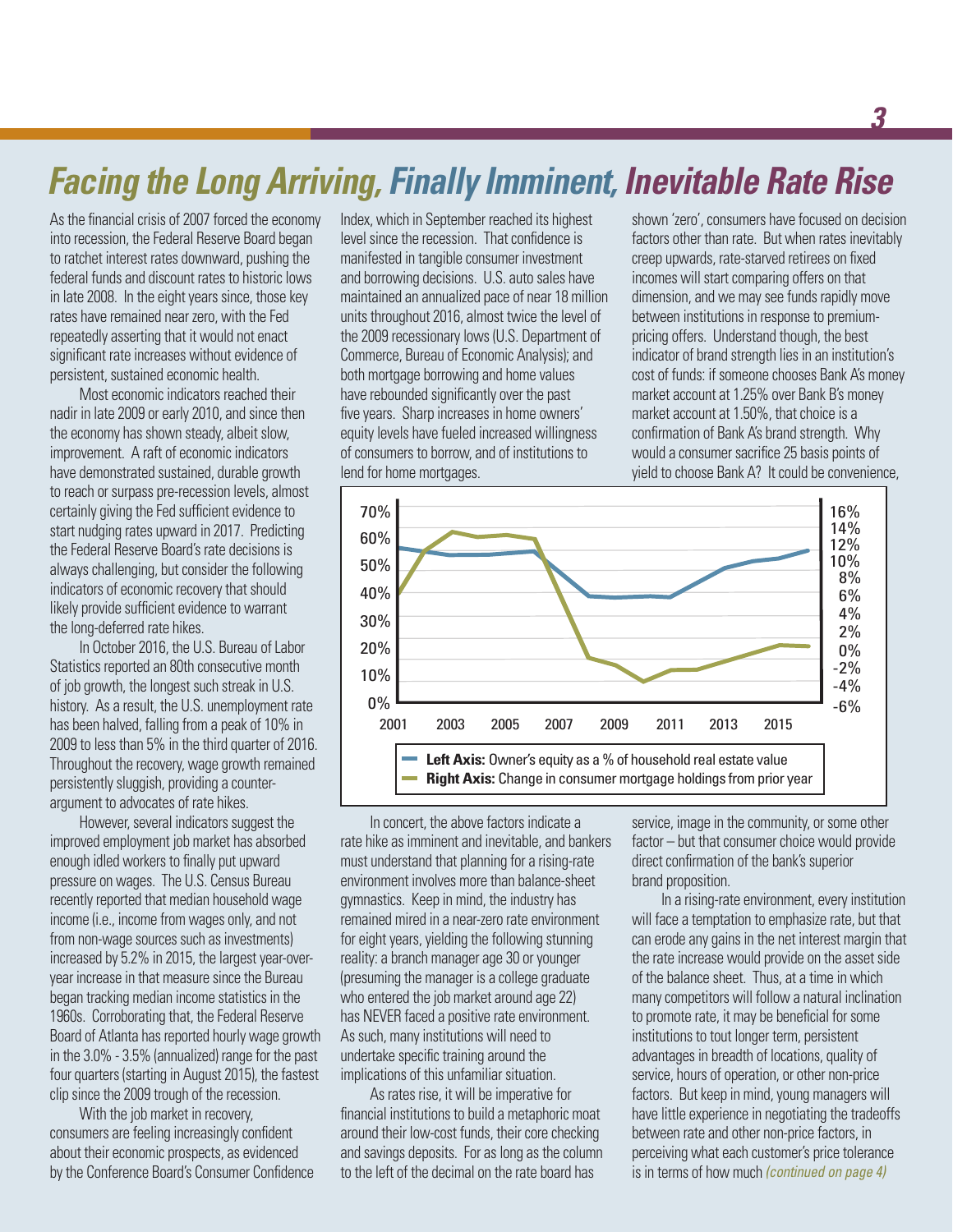

### THE ART OF POSITIONING bancograp

#### *Please note our new address:*

1827 First Ave. N., Suite 200 Birmingham, AL 35203 205.251.3227

*Return service requested*

yield they may sacrifice to remain with (or join) a preferred provider.

Just as institutions will need to add depositprice-negotiating skills into sales-training curricula, they will also need to build skills to address an unfamiliar borrowing environment, especially for mortgage loans. To young consumers – first time home buyers or first level move-up home owners – a 'normal' mortgage rate has always been around 3%; and those consumers may find rates in the 5% - 6% range inconceivable. To counter that, loan officers will need to be able to explain the term, payment and equity accrual implications of different rate levels, and financial providers may need to reintroduce adjustable-rate mortgage products to keep the offered

rate at familiar levels. However, to successfully sell that product, bankers will need to be able to explain the benefits and risks of adjustable-rate instruments to young consumers who have never considered such options.

Releases from recent Federal Reserve Board meetings have already confirmed key factions of Fed leadership advocating rate increases, and continued economic improvement should continue to nudge the Fed toward that action. With implications for product sales of all types, financial institutions should immediately develop product and sales training programs to help bankers anticipate competitive challenges, address consumer questions, and deliver a brand, product and pricing proposition that protects current deposits while improving net interest margins.



THE ART OF POSITIONING



*Welcome to Bancology, a Quarterly Journal from Bancography*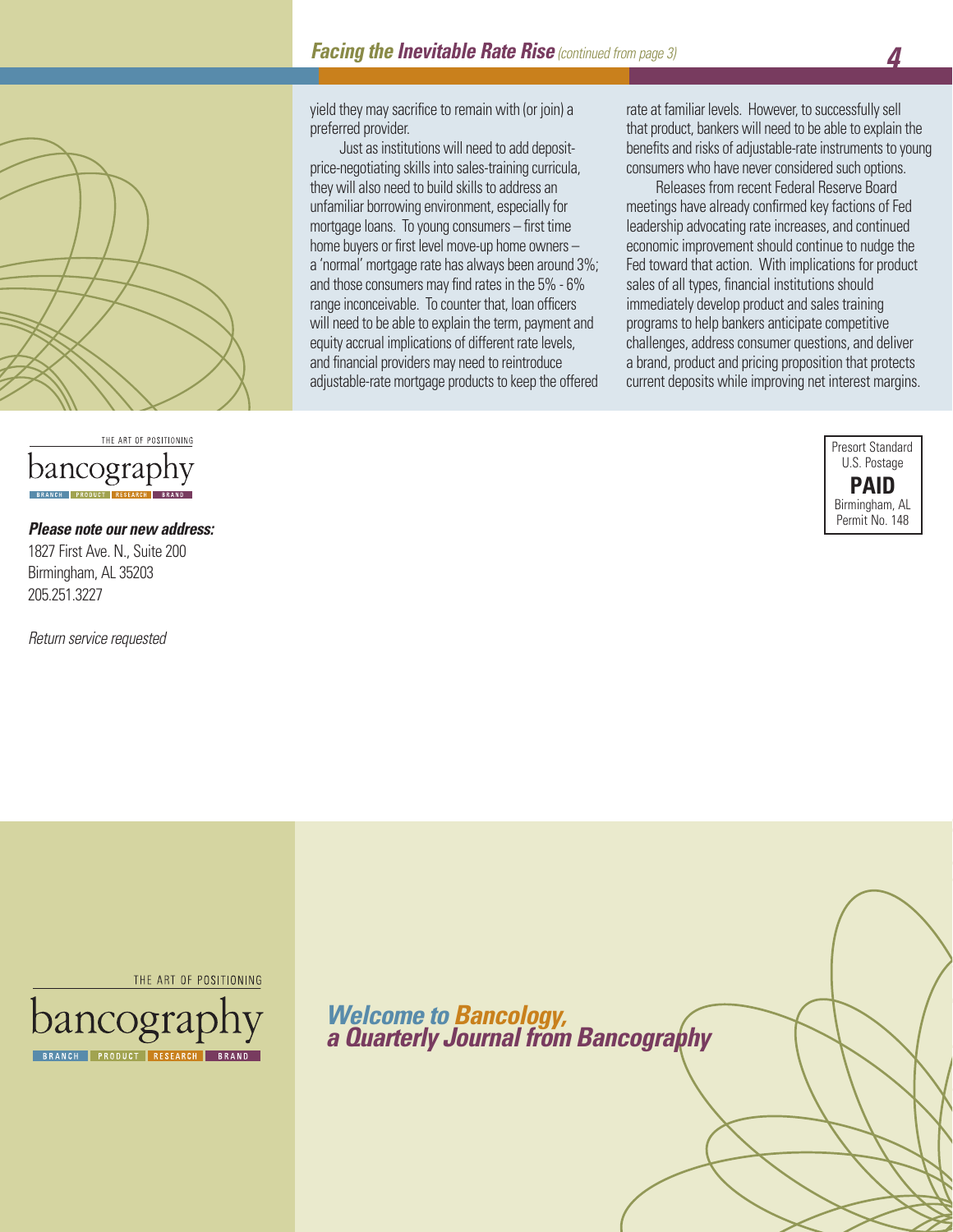

## **Altering branch design affects branch staffing levels.**

### *Bancography offers a flexible, easy-to-manage model for evolving staffing needs.*

*Our Retail Staffing Review helps you assess:*

- Impact of lobby redesign on staffing
- Universal-agent assignment
- Dual management and supervisory roles
- ITM placement and staff implications
- Optimal hours of operation
- Productivity and industry benchmarks

### *Cost:*

- \$700 per branch; discounts for larger branch networks
- Optional call center analysis: \$3,500

Bancography's staffing models help institutions efficiently allocate branch personnel investments, ensuring that staff levels meet transaction, sales, service and security demands without compromising profitability.

### THE ART OF POSITIONING

bancograp

PRODUCT RESEARCH BRAND

consulting services • software tools

205.254.3255 info@bancography.com www.bancography.com